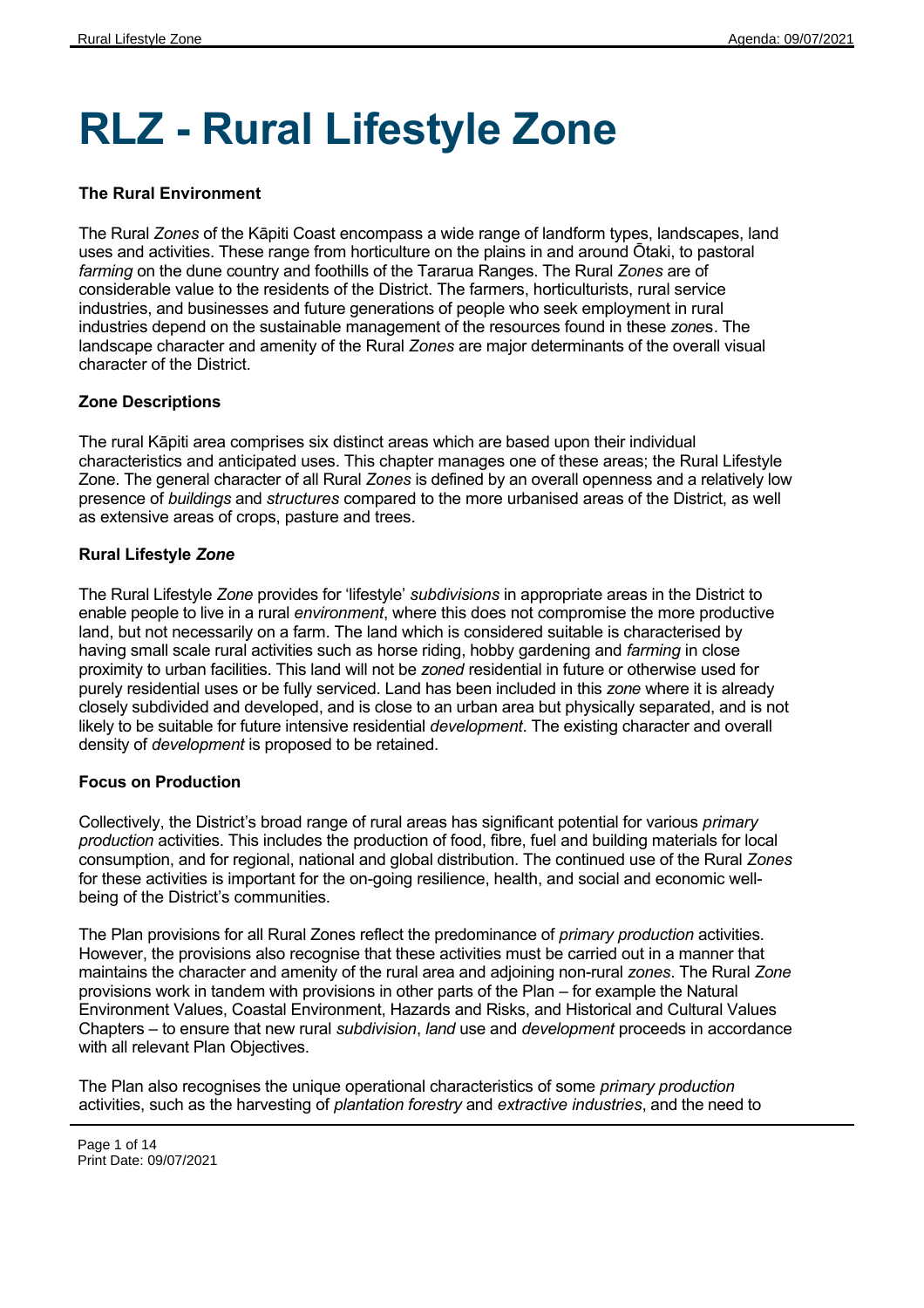provide for their efficient and on-going operation, whilst avoiding, remedying or mitigating their environmental *effects*.

Provision is also made for new *buildings*  on *subject sites* in the Rural *Zones*, including a *residenital unit* and other potential *buildings* where they are *ancillary activities* to either the *residential* or *primary production* activities on the *subject site*. However, the scale and location of these *buildings* and *structures* must be managed to ensure the *productive potential* of the land is not compromised.

#### **Rural Character and Amenity**

The amenity and character of the Rural Z*ones* has value for the whole District. The Rural *Zones* provide a visual space between urban settlements and supports the part of the District's identity related to the separation of distinct settlements by a more open landscape. The general openness of rural land and the presence of various types of *primary production* activities form part of the valued rural character.

Travel on rural *roads* is an important part of the rural experience for residents and visitors, for all travel modes including walking, cycling and horse riding. Existing patterns of vegetation (such as *shelterbelts*) and areas of *indigenous vegetation* in particular areas are also important for visual integration and coherence in the rural area.

There is a range of features associated with activities in the Rural *Zones* that contributes to the rural character and which can vary across the District.

These features include, but are not limited to:

- significant areas of land in pasture, crops, forestry and/or *indigenous vegetation*;
- the general absence of *structures* other than those related to *primary production* activities and *network utilities;*
- a high ratio of *open space* relative to the built *environment*;
- noises, smells, dust and *effects* associated with the use of rural land for a wide range of agricultural, horticultural, forestry and *extractive industries*;
- low population densities relative to urban areas; and
- houses and *buildings* of a variety of scales, forms and building

#### **Reverse Sensitivity**

The Rural *Zones* are a productive *environment* and therefore many *farming* and *primary production* activities which are anticipated in the Rural *Zones* are noisy, smelly or dusty at times. The time of day and year that *primary production* activities and *farming* activities occur can conflict with the expectations of rural residents to enjoy 'peace and quiet'. When planning new *development* the amenity of both existing residents and requirements of *primary production* activities must be considered. Privacy, shelter, access to *open space*, rural amenity and security need to be thought about to ensure the quality of lifestyle consistent with a working rural *environment* is sustained for existing residents.

*Reverse sensitivity* is recognised as an issue under the effects-based planning regime of the *RMA* and needs to be considered. The rural area is particularly prone to *reverse sensitivity effects*. Many *primary production* activities such as *quarrying activities*, horticultural activities (e.g. spraying and bird scaring devices), *state highways* and other lawfully established activities are located in rural areas. Future residents of the rural area who will fill the vacant sections have the potential to create an increased risk of *reverse sensitivity* problems. *Reverse sensitivity* has the potential to compromise productive land uses, such as *farming* and *quarrying activities* that legitimately exist in the Rural *Zones*.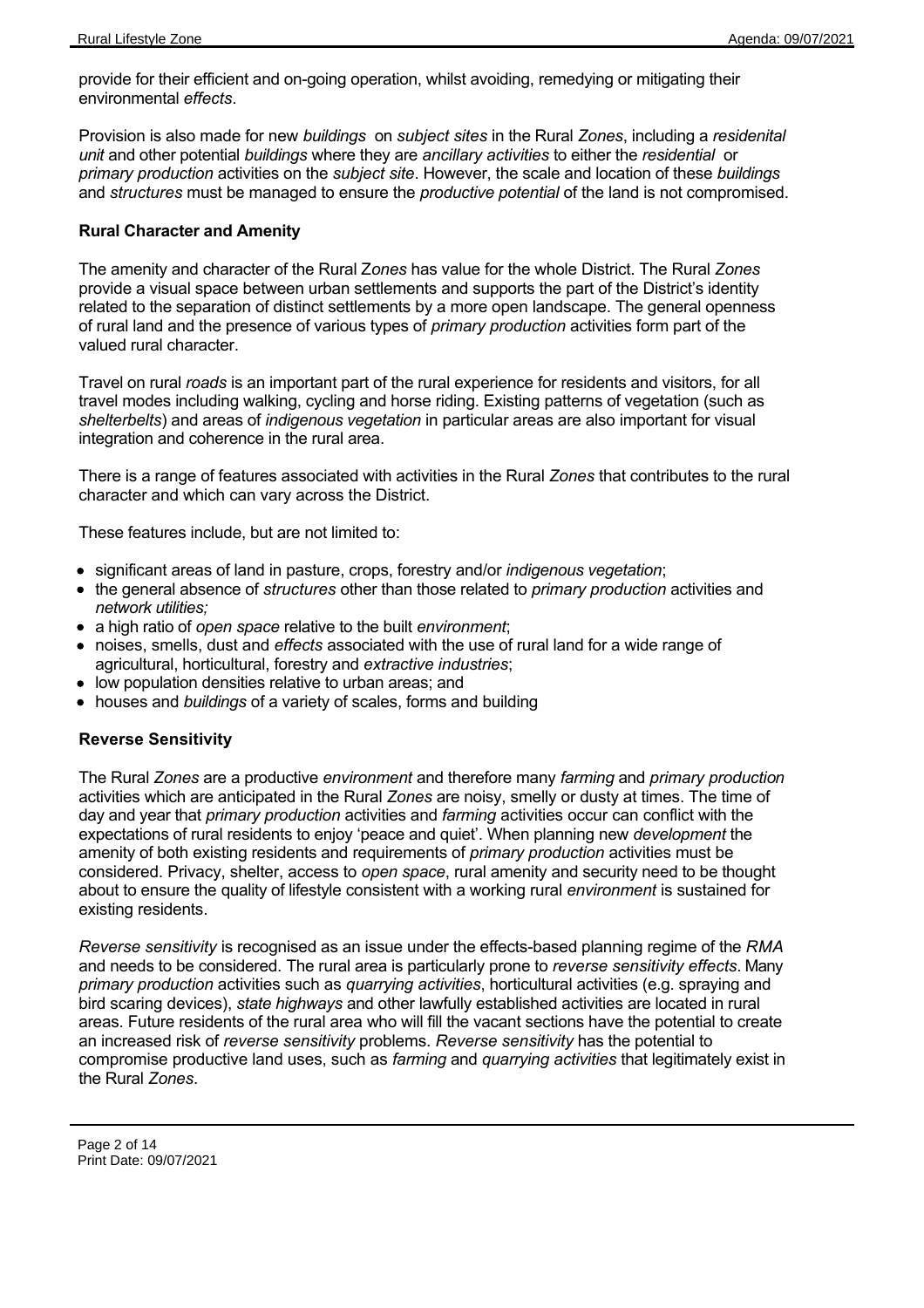The District Plan provides policies and rules to address *reverse sensitivity* issues for future *subdivision* and *development*, and zoning to direct residential areas, away from incompatible activities. The layout, design and density of *subdivision* is restricted to ensure that it is appropriate to the *zone* where it is located.

# **Strategic Context**

The Primary Objectives that this chapter implements are:

- DO-O1 Tāngata Whenua:
- DO-O3 Development Management;
- DO-O4 Coastal Environment;
- DO-O6 Rural Productivity;
- DO-O8 Strong Communities;
- DO-O11 Character and Amenity Values;
- DO-O12 Housing Choice and Affordability;
- DO-O13 Infrastructure;
- DO-O14 Access and Transport;
- DO-O15 Economic Vitality; and
- DO-O17 Open Spaces / Active Communities.

#### **DO-O1** Tāngata Whenua

To work in partnership with the *tangata whenua* of the District in order to maintain *kaitiakitanga* of the District's resources and ensure that decisions affecting the natural *environment* in the District are made in accordance with the principles of Te Tiriti o Waitangi (Treaty of Waitangi).

#### **DO-O3** Development Management

To maintain a consolidated urban form within existing urban areas and a limited number of identified growth areas which can be efficiently serviced and integrated with existing townships, delivering:

- 1. urban areas which maximise the efficient end use of energy and integration with infrastructure;
- 2. a variety of living and working areas in a manner which reinforces the function and vitality of centres;
- 3. resilient communities where development does not result in an increase in risk to life or severity of damage to property from natural hazard events;
- 4. higher residential densities in locations that are close to centres and public open spaces, with good access to public transport;
- 5. management of development in areas of special character or amenity so as to maintain, and where practicable, enhance those special values;
- 6. sustainable natural processes including freshwater systems, areas characterised by the productive potential of the land, ecological integrity, identified landscapes and features, and other places of significant natural amenity;
- 7. an adequate supply of housing and areas for business/employment to meet the needs of the District's anticipated population which is provided at a rate and in a manner that can be sustained within the finite carrying capacity of the District; and
- 8. management of the location and effects of potentially incompatible land uses including any interface between such uses.

#### **DO-O4** Coastal Environment

To have a coastal environment where:

#### 1. areas of outstanding natural character and high natural character, outstanding natural features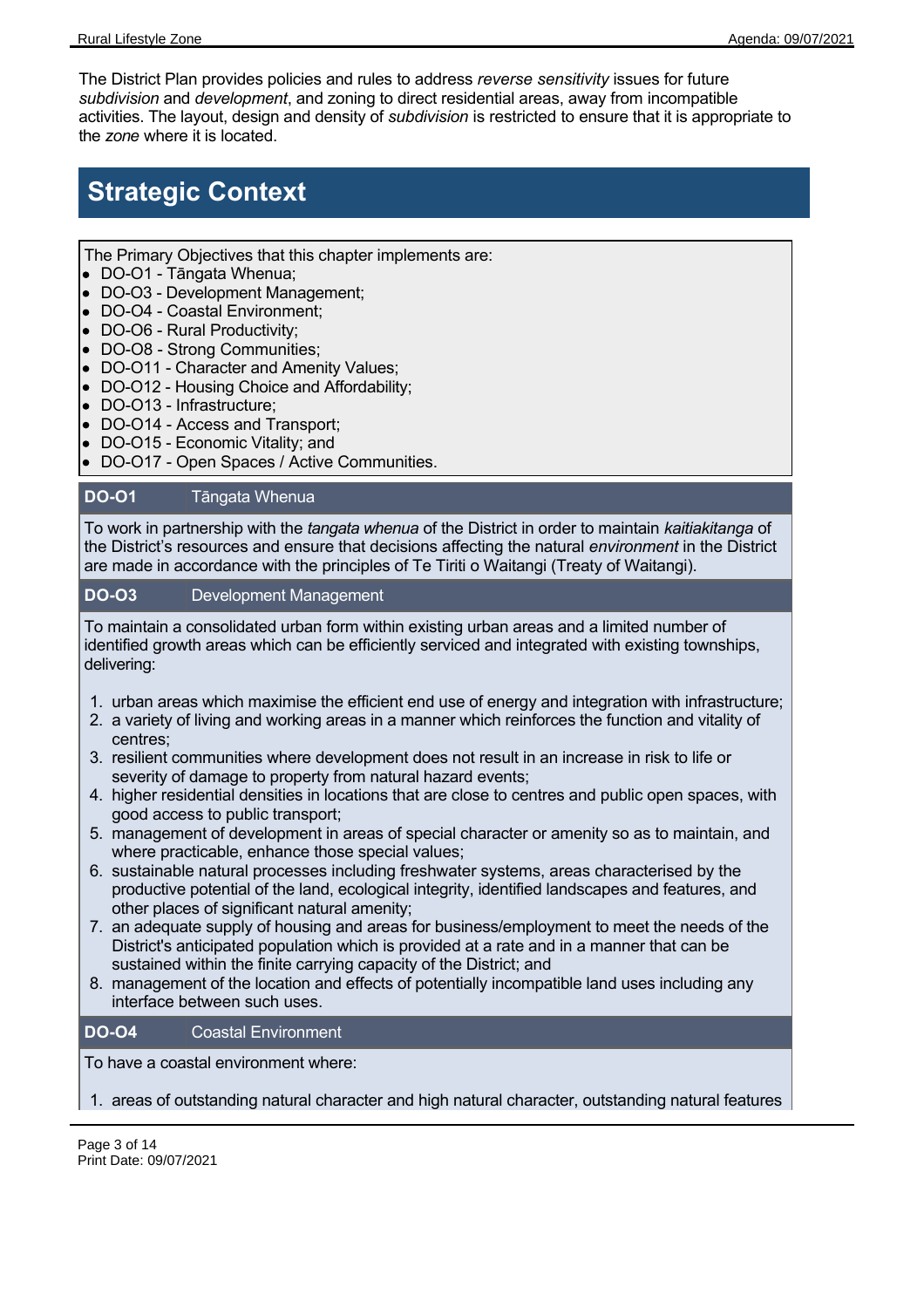and landscapes, areas of significant indigenous vegetation and significant habitats of indigenous fauna are identified and protected;

- 2. areas of outstanding natural character and high natural character are restored where degraded;
- 3. the effects of inappropriate subdivision, use and development are avoided, remedied, or mitigated;
- 4. public access to and along the coast to facilitate active and passive recreational use is maintained and enhanced while managing inappropriate vehicle access; and
- 5. Inappropriate development does not result in further loss of coastal dunes in the area mapped as the coastal environment.

#### **DO-O6** Rural Productivity

To sustain the *productive potential* of land in the District, including:

- 1. retaining land which is suitable for a range of *primary production activities*;
- 2. achieving added economic and social value derived from *primary production activities* through *ancillary* on-site processing and marketing;
- 3. enabling activities that utilise the *productive potential* of the land in the rural environment;
- 4. reducing conflict between land uses in the rural environment and adjoining areas; and
- 5. avoiding, remedying or mitigating adverse *effect*s on the efficient operation of existing *primary production activities* from *sensitive activities* establishing on adjoining *subject sites*;

while safeguarding the life-supporting capacity of air, water, soil, and ecosystems by avoiding, remedying or mitigating adverse *effect*s on the *environment*.

#### **DO-O8** Strong Communities

To support a cohesive and inclusive community where people:

- 1. have easy access and connectivity to quality and attractive public places and local social and community services and facilities;
- 2. have increased access to locally produced food, energy and other products and resources;
- 3. have improved health outcomes through opportunities for active living or access to health services; and
- 4. have a strong sense of safety and security in public and private spaces.

#### **DO-O11** Character and Amenity Values

To maintain and enhance the unique character and amenity values of the District's distinct communities so that residents and visitors enjoy:

- 1. relaxed, unique and distinct village identities and predominantly low-density residential areas characterised by the presence of mature vegetation, a variety of built forms, the retention of landforms and unique community identities;
- 2. vibrant, lively *town centres* supported by higher density residential and mixed use areas;
- 3. neighbourhood *centres*, village communities and employment areas characterised by high levels of amenity, accessibility and convenience;
- 4. productive rural areas, characterised by openness, natural landforms, areas and corridors of *indigenous vegetation*, and *primary production activities*; and
- 5. well managed interfaces between different types of land use areas (e.g. between living, working and rural areas and between potentially conflicting land uses, so as to minimise adverse *effect*s.

#### **DO-O12** Housing Choice and Affordability

To meet diverse community needs by increasing the amount of housing that:

1. is of densities, locations, types, attributes, size and tenure that meets the social and economic

Page 4 of 14 Print Date: 09/07/2021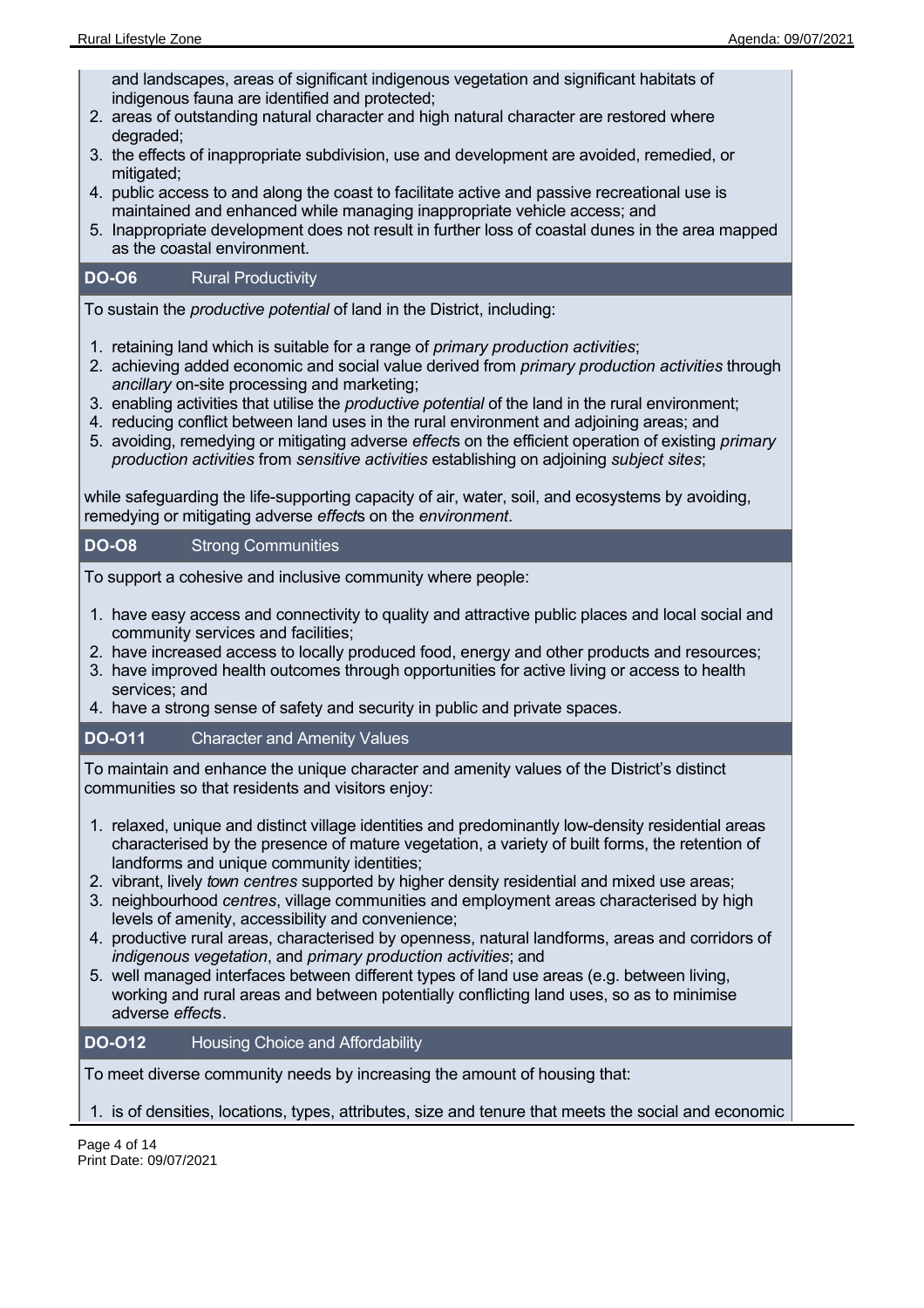wellbeing needs of households in suitable urban and rural locations;

- 2. is affordable and adequate for lower income households; and
- 3. can respond to the changing needs of residents, regardless of age, mobility, health or lifestyle preference;

while enhancing the amenity of living environments and contributing to the sustainability of communities and compatibility with the goals of environmental sustainability, in particular resource, water and energy efficiency.

### **DO-O13** Infrastructure

To recognise the importance and national, regional and local benefits of *infrastructure* and ensure the efficient *development*, maintenance and operation of an adequate level of social and physical *infrastructure* and services throughout the District that:

- 1. meets the needs of the community and the region; and
- 2. builds stronger community resilience, while avoiding, remedying or mitigating adverse *effects* on the *environment*.

## **DO-O14** Access and Transport

To ensure that the transport system in the District:

- 1. integrates with land use and urban form and maximises accessibility;
- 2. improves the efficiency of travel and maximises mode choice to enable people to act sustainably as well as improving the resilience and health of communities;
- 3. contributes to a strong economy;
- 4. avoids, remedies or mitigates adverse *effect*s on land uses;
- 5. does not have its function and operation unreasonably compromised by other activities;
- 6. is safe, fit for purpose, cost effective and provides good connectivity for all communities; and
- 7. provides for the integrated movement of people, goods and services.

## **DO-O15** Economic Vitality

To promote sustainable and on-going economic development of the local economy, including the rural sector, with improved number and quality of jobs and investment through:

1.

- a. encouraging *business activities* in appropriate locations within the District, principally through differentiating and managing various types of *business activities* both on the basis of the activity, and the potential local and strategic *effect*s of their operation;
- b. reinforcing a compact, well designed and sustainable regional form supported by an integrated *transport network*;
- c. enabling opportunities to make the economy more resilient and diverse;
- d. providing opportunities for the growth of a low carbon economy, including clean technology;
- e. minimising *reverse sensitivity effect*s on *business activities*, including *primary production activities* ; and
- f. enhancing the amenity of *Working Zones*;

while:

2.

- a. ensuring that economic growth and development is able to be efficiently serviced by *infrastructure*;
- b. encouraging commercial consolidation and the co-location of community services and facilities primarily within the *Paraparaumu Sub-Regional Centre* and *Town Centres*; and
- c. managing contamination, pollution, odour, noise and glare, associated with *business activities,* including *primary production activities*.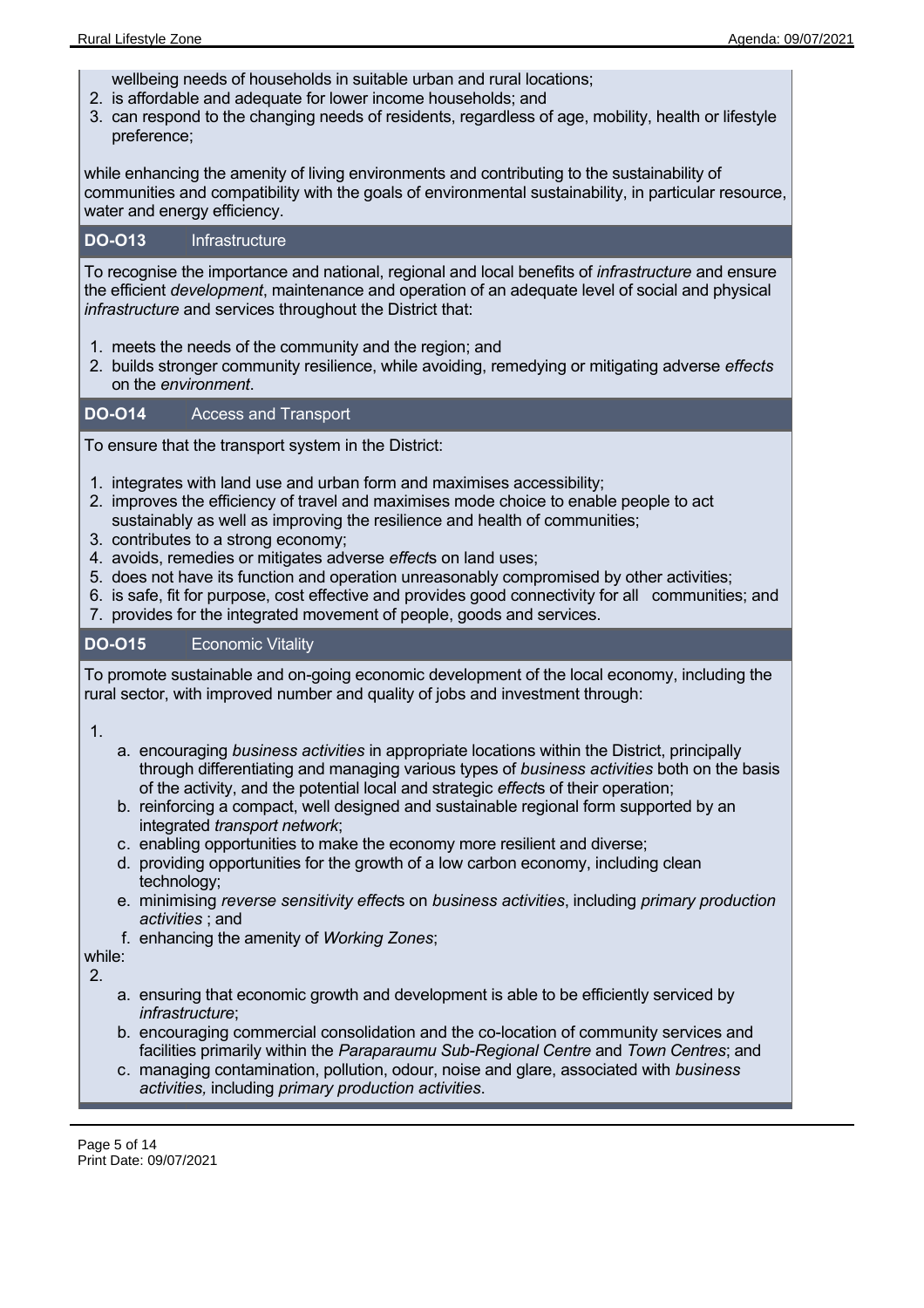#### **DO-O17** Open Spaces / Active Communities

To have a rich and diverse network of *open space* areas that:

- 1. is developed, used and maintained in a manner that does not give rise to significant adverse *effect*s on the natural and physical *environment*;
- 2. protects the District's cultural, ecological and *amenity values*, while allowing for the enhancement of the quality of *open space* areas;
- 3. supports the identity, health, cohesion and resilience of the District's communities; and
- 4. ensures that the present and future recreational and *open space* needs of the District are met.

Provisions in other chapters of the Plan may also be relevant.

# **Policies**

| RLZ-P1                                                                                                                                                                                                                                                                                                                                                      | <b>Primary Production</b>                                                                                                                                                                                                                                                    |  |
|-------------------------------------------------------------------------------------------------------------------------------------------------------------------------------------------------------------------------------------------------------------------------------------------------------------------------------------------------------------|------------------------------------------------------------------------------------------------------------------------------------------------------------------------------------------------------------------------------------------------------------------------------|--|
|                                                                                                                                                                                                                                                                                                                                                             | Primary production activities will be provided for as the principal use in the District's Rural Zones<br>where adverse effects on the environment are avoided, remedied or mitigated and the life-<br>supporting capacity of air, water, soil and ecosystems is safeguarded. |  |
| RLZ-P2                                                                                                                                                                                                                                                                                                                                                      | <b>Rural Character</b>                                                                                                                                                                                                                                                       |  |
|                                                                                                                                                                                                                                                                                                                                                             | Subdivision, use and development in the Rural Zones will be undertaken in a manner that<br>maintains or enhances the District's rural character, including:                                                                                                                  |  |
| b. natural landforms;                                                                                                                                                                                                                                                                                                                                       | a. the general sense of openness;<br>c. overall low density of development; and<br>d. the predominance of primary production activities.                                                                                                                                     |  |
| RLZ-P3                                                                                                                                                                                                                                                                                                                                                      | Planting and Harvesting of Plantation Forestry                                                                                                                                                                                                                               |  |
| Provide for planting and harvesting of plantation forestry in the Rural Zones where it is carried out<br>in a manner that avoids, remedies or mitigates adverse effects on the environment.                                                                                                                                                                 |                                                                                                                                                                                                                                                                              |  |
| RLZ-P4                                                                                                                                                                                                                                                                                                                                                      | Intensive Farming                                                                                                                                                                                                                                                            |  |
|                                                                                                                                                                                                                                                                                                                                                             | Manage the design and location of intensive farming to avoid, remedy or mitigate adverse noise,<br>odour, traffic, visual character, amenity and <i>nuisance effects</i> , including cumulative effects, and<br>avoid adverse effects on Water Collection Areas.             |  |
| RLZ-P5                                                                                                                                                                                                                                                                                                                                                      | <b>Management of Conflicting Uses</b>                                                                                                                                                                                                                                        |  |
| of rural activities.                                                                                                                                                                                                                                                                                                                                        | Manage the interface between activities on adjoining sites in the Rural Zones in order to avoid,<br>remedy or mitigate adverse effects on amenity values and on the effective and efficient operation                                                                        |  |
| RLZ-P6                                                                                                                                                                                                                                                                                                                                                      | <b>Sensitive Activities</b>                                                                                                                                                                                                                                                  |  |
|                                                                                                                                                                                                                                                                                                                                                             | Ensure that new sensitive activities establishing in the Rural Zones are designed and located to<br>avoid, remedy or mitigate potential reverse sensitivity effects on primary production activities, and<br>other lawfully established activities.                          |  |
| RLZ-P7                                                                                                                                                                                                                                                                                                                                                      | Adding Value to Primary Production: On-site Processing and Retailing                                                                                                                                                                                                         |  |
| The ability to add value to primary production activities in the Rural Zones through ancillary on-site<br>processing and retailing - including roadside stalls - will be provided for in a manner which avoids,<br>remedies or mitigates adverse effects on the safety and efficiency of the transport network and on<br>amenity values of the Rural Zones. |                                                                                                                                                                                                                                                                              |  |

Page 6 of 14 Print Date: 09/07/2021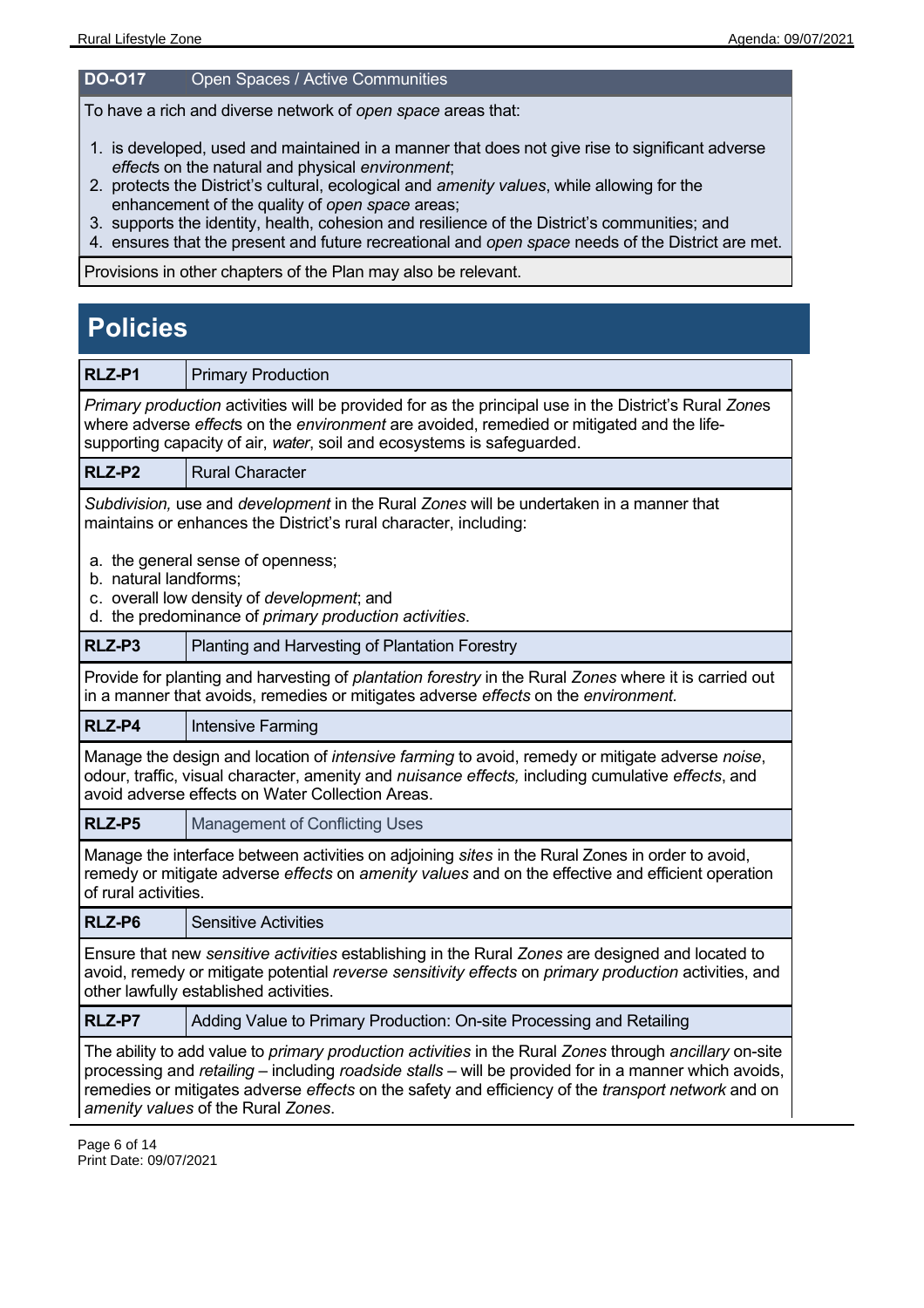In determining whether or not the scale of *effects* from the *ancillary* on-site processing and *retailing* activity is appropriate, particular regard must be given to: a. the *effects* generated by the activity on the safety and efficiency of the *transport network*; b. the *effects* generated by the proposed activity on landscape character and rural values of the surrounding *environment*; c. the appropriateness – in the design and total provision – of proposed access and *carparking*; and d. the extent to which any proposed screening and *landscaping* successfully mitigates potential visual impacts of the activity. **RLZ-P8**  *Residential Units* and *Buildings* (excluding *minor buildings*) New *residential units* (excluding *visitor accommodation* which is not *temporary residential rental accommodation*) and other *buildings* (excluding *minor buildings*) in all the Rural *Zones* will be provided in a manner which avoids, remedies or mitigates adverse environmental *effects* (including cumulative *effects*) on the *productive potential* and landscape character of the rural area, including: a. limiting the number of *residential units* and *minor residential units* to one of each per *subject site,* except where Development Incentive Guidelines are complied with; b. managing the location and scale of *buildings* (excluding *minor buildings*); and c. recognising the operational requirements for *buildings* (excluding *minor buildings*) that are *ancillary* to *primary production* activities. **RLZ-P9** | Rural Lifestyle Zone Rural lifestyle living will be provided for in identified locations zoned Rural Lifestyle which: a. can be efficiently accessed and are close to urban settlements; b. are characterised by *land* with relatively low *productive potential*; c. avoid potential *reverse sensitivity effects* on adjacent *primary production* activities and other lawfully established rural uses; and d. are at a scale and in locations that avoid creating or expanding urban settlements. **RLZ-P10** | Peka Peka North Rural-Lifestyle Precinct *Subdivision,* use and *development* in the 'Peka Peka North Rural-Lifestyle Precinct' will be enabled in accordance with the *structure plan* (Appendix 14) where adverse *effects* of *development* can be avoided, remedied or mitigated for that area and can be integrated into the landscape through innovative design. **RLZ-P11**  Tourism Enable tourism activities that complement *primary production* activities in the Rural *Zones* and contribute to the vitality and resilience of the District's economy, while avoiding, remedying or mitigating adverse *effects* on the *environment.* **Rules RLZ-R1** Any activity which is not otherwise specified as a *Permitted, Controlled, Restricted Discretionary, Discretionary or Non-Complying activity* in this chapter*.* **Permitted Activity Standards** 1. The activity complies with all *permitted activity* standards in this chapter.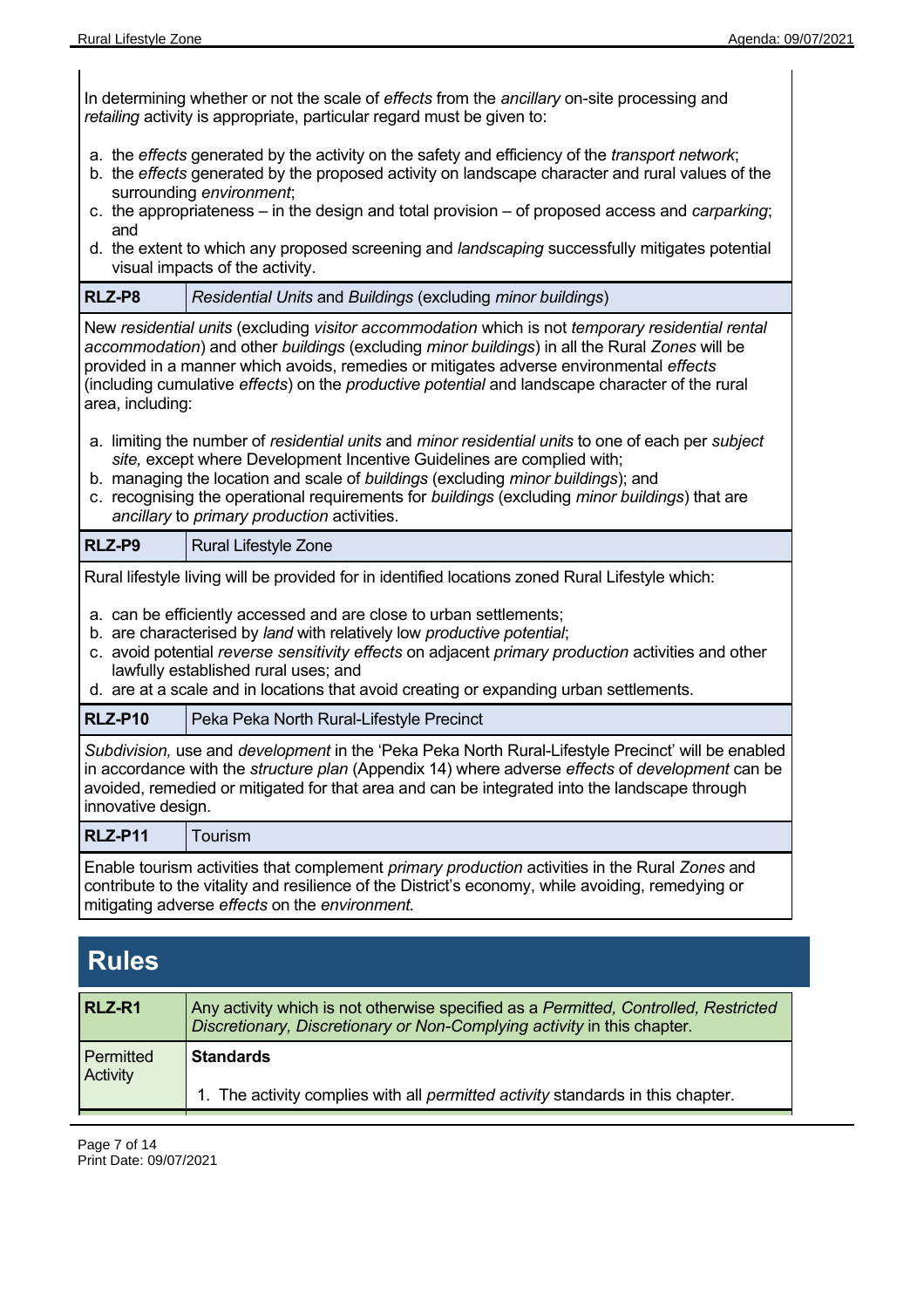| RLZ-R <sub>2</sub>           | Pastoral and arable farming, shelterbelts, outdoor (extensive) pig farming,<br>horticulture, viticulture and orchards.                                                                                                                                                                                                                                                                                                                                                                                                                                                                                                                                                                                                                                                                                                                                   |
|------------------------------|----------------------------------------------------------------------------------------------------------------------------------------------------------------------------------------------------------------------------------------------------------------------------------------------------------------------------------------------------------------------------------------------------------------------------------------------------------------------------------------------------------------------------------------------------------------------------------------------------------------------------------------------------------------------------------------------------------------------------------------------------------------------------------------------------------------------------------------------------------|
| Permitted<br><b>Activity</b> | <b>Standards</b><br>1. Shelterbelt vegetation which will grow to a height of more than 6 metres must<br>not be planted:                                                                                                                                                                                                                                                                                                                                                                                                                                                                                                                                                                                                                                                                                                                                  |
|                              | a. within 10 metres of any waterbody whose bed has an average width of 3<br>metres or more;<br>b. within 30 metres of a lawfully established primary residential building on an<br>adjoining site under separate ownership;<br>c. within 10 metres of any legal boundary of any allotment held under a<br>separate Record of Title except where land within an adjoining property in<br>close proximity to the legal boundary of the allotment is in the same<br>ownership; or<br>d. within 10 metres of any road boundary.<br>Note: See the Natural Environment Values, Coastal Environment and Historic<br>and Cultural Values chapters for additional rules and standards applying to the<br>planting of shelterbelts or plantation forestry within ecological sites,<br>outstanding natural features and landscapes, geological features or historic |
| RLZ-R <sub>3</sub>           | heritage features.<br><b>Buildings and structures</b><br>a. including habitable buildings and accessory buildings on any allotment.                                                                                                                                                                                                                                                                                                                                                                                                                                                                                                                                                                                                                                                                                                                      |
|                              | Qualifying criteria, residential unit measurement criteria, and measurement criteria<br>apply to some activities under this rule.                                                                                                                                                                                                                                                                                                                                                                                                                                                                                                                                                                                                                                                                                                                        |
| Permitted                    | <b>Standards</b>                                                                                                                                                                                                                                                                                                                                                                                                                                                                                                                                                                                                                                                                                                                                                                                                                                         |
| <b>Activity</b>              | 1. The maximum number of residential buildings on any subject site shall be one<br>residential unit (excluding visitor accommodation which is not temporary<br>residential rental accommodation) and one minor residential unit. The<br>maximum total floor area for a sleep out shall be 30m <sup>2</sup> .                                                                                                                                                                                                                                                                                                                                                                                                                                                                                                                                             |
|                              | <b>Qualifying Criteria:</b>                                                                                                                                                                                                                                                                                                                                                                                                                                                                                                                                                                                                                                                                                                                                                                                                                              |
|                              | In order to be self-contained a <i>minor residential unit</i> must contain<br>a kitchen and bathroom. A minor residential unit has a gross floor area which is<br>no greater than $60m^2$ .                                                                                                                                                                                                                                                                                                                                                                                                                                                                                                                                                                                                                                                              |
|                              | <b>Measurement Criteria:</b>                                                                                                                                                                                                                                                                                                                                                                                                                                                                                                                                                                                                                                                                                                                                                                                                                             |
|                              | When measuring the number of residential units, the residential unit<br>measurement criteria must be followed. When measuring gross floor area for<br>the purposes of a <i>minor residential unit</i> , include:                                                                                                                                                                                                                                                                                                                                                                                                                                                                                                                                                                                                                                         |
|                              | • covered yards and areas covered by a roof but not enclosed by walls                                                                                                                                                                                                                                                                                                                                                                                                                                                                                                                                                                                                                                                                                                                                                                                    |
|                              | Exclude:                                                                                                                                                                                                                                                                                                                                                                                                                                                                                                                                                                                                                                                                                                                                                                                                                                                 |
|                              | • decks and covered outdoor living spaces<br>• uncovered stairways;<br>• floor space in terraces (open or roofed), external balconies, breezeways or<br>porches;                                                                                                                                                                                                                                                                                                                                                                                                                                                                                                                                                                                                                                                                                         |

 $\overline{a}$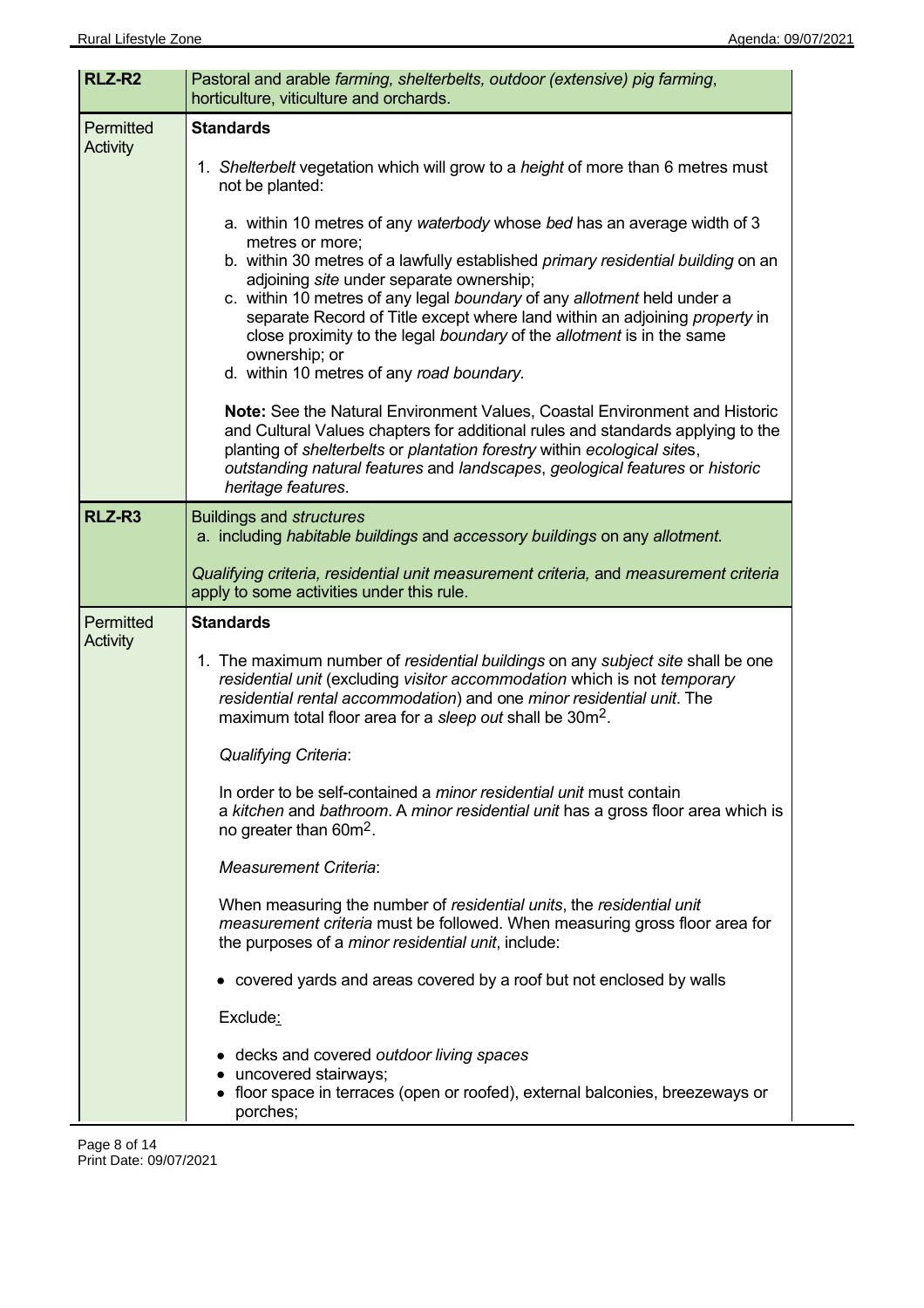| • car parking areas; and<br>• floor space of interior balconies and mezzanines not used by the public                                                                                                                                                                                                                                                                                                                                                                                                                                                                                                                                                      |
|------------------------------------------------------------------------------------------------------------------------------------------------------------------------------------------------------------------------------------------------------------------------------------------------------------------------------------------------------------------------------------------------------------------------------------------------------------------------------------------------------------------------------------------------------------------------------------------------------------------------------------------------------------|
| 2. The maximum height from original ground level of any:                                                                                                                                                                                                                                                                                                                                                                                                                                                                                                                                                                                                   |
| a. accessory farm building or structure (excluding minor buildings) shall be 10<br>metres<br>b. habitable building shall be 8 metres<br>c. building or structure (excluding minor buildings) within the 'Peka Peka North<br>Rural-Lifestyle Precinct' where the maximum height shall be 4.5 metres<br>except for Allotments 3, 4 and 8 where the maximum height is 5.5 metres.                                                                                                                                                                                                                                                                             |
| 3. No buildings or structures (excluding minor buildings) within 500 metres of the<br>inland edge of a beach shall be visible from the beach when measured from 1.5<br>metres vertically above ground level at a point 20 metres seaward from the<br>seaward toe of the foredune.<br>4. No sensitive activities shall be located within 300 metres of a building or<br>enclosure containing a lawfully established intensive farming activity, or within<br>300 metres of a lawfully established extractive industry.<br>5. The minimum yard requirements for any subject site shall be:                                                                   |
| a. front yard                                                                                                                                                                                                                                                                                                                                                                                                                                                                                                                                                                                                                                              |
| i. all buildings and structures (excluding minor buildings) must be set<br>back at least 10 metres from a road boundary; and<br>ii. intrusions of eaves up to 0.6 metres are excluded.                                                                                                                                                                                                                                                                                                                                                                                                                                                                     |
| b. side and rear yards                                                                                                                                                                                                                                                                                                                                                                                                                                                                                                                                                                                                                                     |
| i. all buildings and structures (excluding minor buildings and intensive<br>farming buildings) must be set back at least 5 metres from a side or<br>rear yard boundary; and<br>ii. intrusions of eaves up to 0.6 metres are excluded.                                                                                                                                                                                                                                                                                                                                                                                                                      |
| Note: For intensive farming standards refer to the Restricted Discretionary<br>Activity Standards.                                                                                                                                                                                                                                                                                                                                                                                                                                                                                                                                                         |
| 6. All parts of buildings and structures (excluding minor buildings) must fit within a<br>height in relation to boundary envelope which is made up of recession planes<br>which commence at a point 2.1 metres above the original ground level at the<br>site boundary and inclines inwards at an angle of 45 degrees. (refer to definition<br>of height in relation to boundary and diagrams in the Definitions chapter).                                                                                                                                                                                                                                 |
| <b>Measurement Criteria:</b>                                                                                                                                                                                                                                                                                                                                                                                                                                                                                                                                                                                                                               |
| • The height in relation to boundary envelope must be measured from a point<br>above the original ground level at the boundary (including restrictive covenant<br>areas of cross lease properties).<br>• Residential chimneys, electricity transmission towers, masts, radio,<br>television and telecommunication antenna and aerials are excluded from the<br>height in relation to boundary<br>• Where there is a right-of-way or an access strip/leg adjoining the allotment<br>boundary, the height in relation to boundary envelope shall be measured from<br>a point 2.1 metres above a point midway across the right-of-way or access<br>strip/leg. |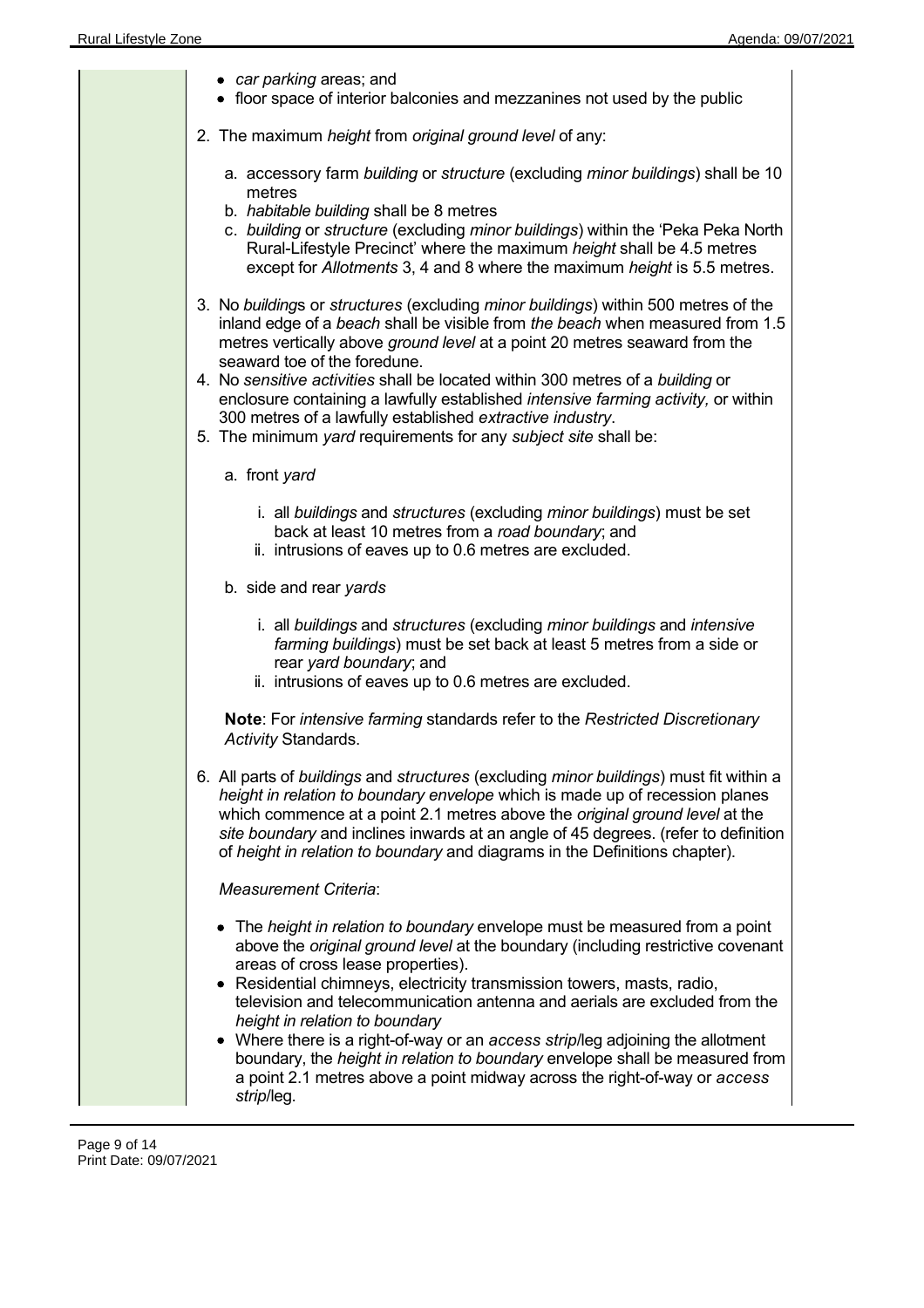|                              | Garages located in the side or rear yard up to 7 metres in length and not<br>more than 2.4 metres in height (as determined by the height measurement<br>criteria) may infringe the height in relation to boundary envelope.<br>RECESSION PLANE<br><b>MAXIMUM HEIGHT</b><br>NOTE:Gable end roofs<br>may penetrate plane by 1/3 of X<br>8.00m<br>8.00m<br>45°<br>2.10m<br>site boundary<br>site boundary<br>site boundary<br>Note: Any solar panel erected on, or anchored to, a building is exempt from the<br>standard above where it does not breach the maximum permitted height in<br>relation to boundary envelope by more than 1 metre (measured vertically) (see<br>ENGY-R2).                                                                                                                                                                   | 2.10n |
|------------------------------|-------------------------------------------------------------------------------------------------------------------------------------------------------------------------------------------------------------------------------------------------------------------------------------------------------------------------------------------------------------------------------------------------------------------------------------------------------------------------------------------------------------------------------------------------------------------------------------------------------------------------------------------------------------------------------------------------------------------------------------------------------------------------------------------------------------------------------------------------------|-------|
| RLZ-R4                       | Farm tracks on private land for permitted farming activities.                                                                                                                                                                                                                                                                                                                                                                                                                                                                                                                                                                                                                                                                                                                                                                                         |       |
| Permitted<br>Activity        | <b>Standards</b><br>1. Farm tracks must not exceed 6 metres in width and must be ancillary to<br>permitted farming activities on the subject site.<br>Note: See the Earthworks, Coastal Environment, Hazards and Risks, and<br>Historical and Cultural Values chapters for further rules and standards for<br>earthworks, including farm tracks, within ecological sites, outstanding natural<br>features and landscapes, geological features, historic heritage features, flood<br>hazard categories and areas of outstanding or areas of high natural character<br>that must be complied with.                                                                                                                                                                                                                                                      |       |
| RLZ-R5                       | Home businesses and home craft occupations in all Rural Zones.                                                                                                                                                                                                                                                                                                                                                                                                                                                                                                                                                                                                                                                                                                                                                                                        |       |
| Permitted<br><b>Activity</b> | Qualifying criteria apply to activities under this rule.<br><b>Standards</b><br>1. All permitted activity standards for buildings, traffic generation and<br>environmental nuisances must be complied with.<br>2. The floor area used (whether temporary or permanent) shall not exceed 40m <sup>2</sup> .<br>3. No more than one non-resident person shall be employed.<br>4. No deliveries shall be made to the <i>subject site</i> between the hours of 7pm and<br>7am.<br>5. Retail activities:<br>a. must be an ancillary activity to the primary home business;<br>b. no goods on display shall be visible from outside the buildings; and<br>c. total floor area used for retailing (whether temporary or permanent) must<br>not exceed 10m <sup>2</sup> (this is to be included within the maximum floor area used<br>set out in Standard 2). |       |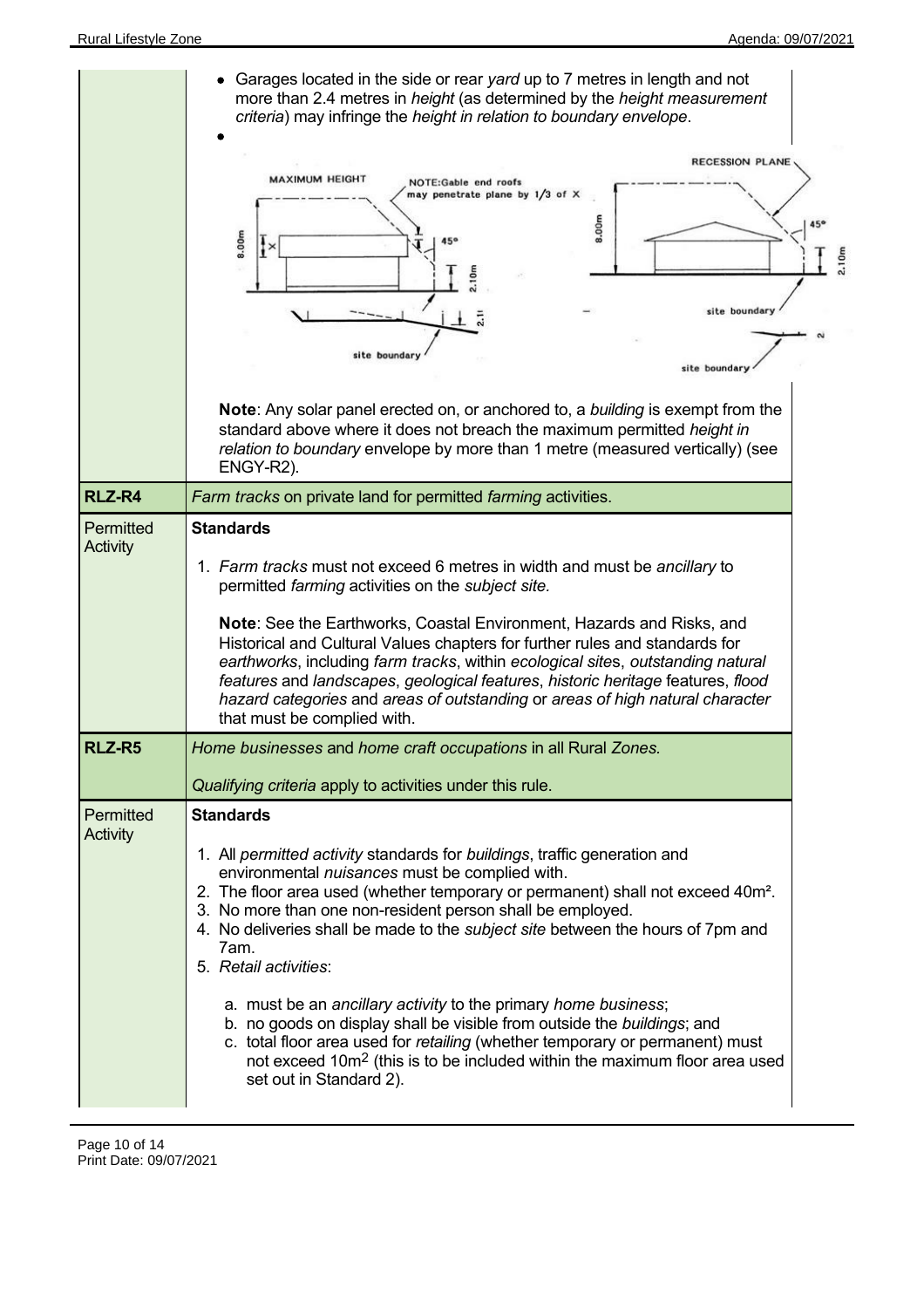|                              | <b>Qualifying Criteria</b>                                                                                                                                                                                                                                                                                                                                                                                                                                                                                                                                                                                                                                                                                                                                                                                                                                                                                                                                                                                                                                                                                                                                                         |
|------------------------------|------------------------------------------------------------------------------------------------------------------------------------------------------------------------------------------------------------------------------------------------------------------------------------------------------------------------------------------------------------------------------------------------------------------------------------------------------------------------------------------------------------------------------------------------------------------------------------------------------------------------------------------------------------------------------------------------------------------------------------------------------------------------------------------------------------------------------------------------------------------------------------------------------------------------------------------------------------------------------------------------------------------------------------------------------------------------------------------------------------------------------------------------------------------------------------|
|                              | Home businesses and home craft occupations are performed entirely within a<br>residential building or accessory building. Home businesses and home craft<br>occupations shall not include any activity involving any panel beating, spray<br>painting, motor vehicle repairs, fibre glassing, heavy trade vehicles, sheet<br>metal work, wrecking of motor vehicles, bottle or scrap metal storage, rubbish<br>collection service (except that empty, clean drums may be stored in a suitably<br>screened area), wrought iron work or manufacture, motor body building, fish<br>processing, breeding or boarding of dogs or cats, visitor accommodation or<br>any process which involves repetitive use of power tools, drills or hammering<br>or any business activity, trade, craft or profession which creates a nuisance<br>effect at or beyond the boundary of the property on which the activity is<br>occurring, and does not include temporary residential rental accommodation.                                                                                                                                                                                           |
| RLZ-R6                       | Papakāinga housing.                                                                                                                                                                                                                                                                                                                                                                                                                                                                                                                                                                                                                                                                                                                                                                                                                                                                                                                                                                                                                                                                                                                                                                |
|                              | Qualifying criteria apply to activities under this rule.                                                                                                                                                                                                                                                                                                                                                                                                                                                                                                                                                                                                                                                                                                                                                                                                                                                                                                                                                                                                                                                                                                                           |
| Permitted<br><b>Activity</b> | <b>Standards</b>                                                                                                                                                                                                                                                                                                                                                                                                                                                                                                                                                                                                                                                                                                                                                                                                                                                                                                                                                                                                                                                                                                                                                                   |
|                              | 1. On Māori land which is subdivided/partitioned/leased before November 2012:                                                                                                                                                                                                                                                                                                                                                                                                                                                                                                                                                                                                                                                                                                                                                                                                                                                                                                                                                                                                                                                                                                      |
|                              | a. a maximum of 10 papakāinga units are permitted on any subject site;<br>b. a minimum land area of 2000m <sup>2</sup> must be provided for each papakainga<br>unit:<br>c. each papakāinga unit to have outdoor living space for its own individual use.<br>The outdoor living space must adjoin the living room and be located to<br>either the North, East or West of the papakainga unit it serves and must be<br>a minimum of 40m <sup>2</sup> , with a minimum width of 5.5 metres for the exclusive<br>use of each papakainga unit; and<br>d. a maximum of one communal habitable building with a maximum total floor<br>area not exceeding 200m <sup>2</sup> for group activities which do not include retail,<br>commercial, industrial or service activities may be erected on each subject<br>site.<br><b>Qualifying Criteria:</b><br>Outdoor Living Space may be covered but may not be enclosed. An Outdoor<br>Living Space does not include vehicle parking areas, driveways, service and<br>delivery areas, rubbish bin storage, areas for rainwater tanks, effluent drainage<br>areas and other utility areas or group residential building communal open<br>space. |
| RLZ-R7                       | Relocation of any building (excluding minor buildings)                                                                                                                                                                                                                                                                                                                                                                                                                                                                                                                                                                                                                                                                                                                                                                                                                                                                                                                                                                                                                                                                                                                             |
| Permitted<br><b>Activity</b> | <b>Standards</b>                                                                                                                                                                                                                                                                                                                                                                                                                                                                                                                                                                                                                                                                                                                                                                                                                                                                                                                                                                                                                                                                                                                                                                   |
|                              | 1. Any relocated building must be able to comply with the permitted activity<br>standards for buildings set out under RLZ-R3.                                                                                                                                                                                                                                                                                                                                                                                                                                                                                                                                                                                                                                                                                                                                                                                                                                                                                                                                                                                                                                                      |
|                              | Note 1: attention is drawn to the provisions of the Historic Heritage chapter in<br>which additional controls apply to the relocation of listed historic heritage<br>buildings.                                                                                                                                                                                                                                                                                                                                                                                                                                                                                                                                                                                                                                                                                                                                                                                                                                                                                                                                                                                                    |
|                              | <b>Note 2:</b> attention is also drawn to the Building Code requirements (under the<br>Building Act 2004) that are relevant to all building works, including the removal<br>and relocation of buildings. These requirements relate to a range of matters                                                                                                                                                                                                                                                                                                                                                                                                                                                                                                                                                                                                                                                                                                                                                                                                                                                                                                                           |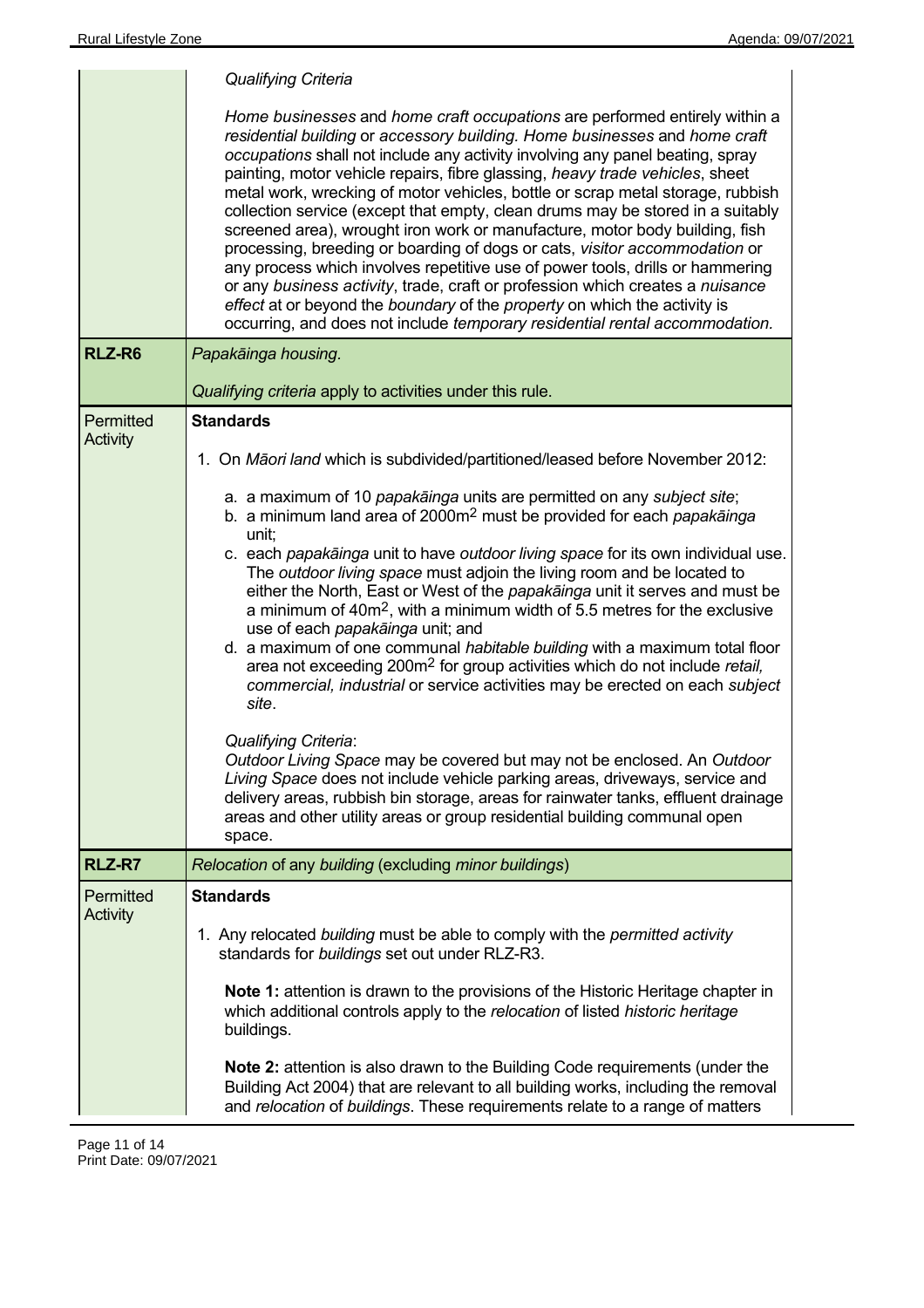|                                                              | including for example: stability (which includes building and land stability,<br>durability of materials and components); fire safety; access; moisture (which<br>includes weather-tightness, surface water and drainage systems); safety of<br>users; services and facilities (which includes airborne and sound impact,<br>ventilation, piped services and plumbing/drainage systems); and energy<br>efficiency. Under Section 17 Building Act (2004), all building work must comply<br>with the building code to the extent required by the Building Act, whether or not<br>a building consent is required in respect of that building work.                                                                                                                                                                                                                      |                                                                                                                                                                                                                                                                                                                                       |
|--------------------------------------------------------------|----------------------------------------------------------------------------------------------------------------------------------------------------------------------------------------------------------------------------------------------------------------------------------------------------------------------------------------------------------------------------------------------------------------------------------------------------------------------------------------------------------------------------------------------------------------------------------------------------------------------------------------------------------------------------------------------------------------------------------------------------------------------------------------------------------------------------------------------------------------------|---------------------------------------------------------------------------------------------------------------------------------------------------------------------------------------------------------------------------------------------------------------------------------------------------------------------------------------|
| RLZ-R8                                                       | one or more of the associated standards (unless otherwise stated).                                                                                                                                                                                                                                                                                                                                                                                                                                                                                                                                                                                                                                                                                                                                                                                                   | Any activity listed as a permitted or controlled activity which does not comply with                                                                                                                                                                                                                                                  |
| <b>Restricted</b><br><b>Discretionary</b><br><b>Activity</b> | <b>Standards</b>                                                                                                                                                                                                                                                                                                                                                                                                                                                                                                                                                                                                                                                                                                                                                                                                                                                     | <b>Matters of Discretion</b><br>1. Consideration of the effects of the<br>standard not met.<br>2. Measures to avoid, remedy or<br>mitigate adverse effects.<br>3. Cumulative effects.                                                                                                                                                 |
| RLZ-R9                                                       | Intensive farming except in the Water Collection Areas.                                                                                                                                                                                                                                                                                                                                                                                                                                                                                                                                                                                                                                                                                                                                                                                                              |                                                                                                                                                                                                                                                                                                                                       |
| <b>Restricted</b><br><b>Discretionary</b><br><b>Activity</b> | <b>Standards</b><br>1. Activities must be located at least:<br>a. 300 metres from the <i>property</i><br>boundary of any sensitive<br>activity; and<br>b. 20 metres from any road<br>boundary.<br>2. No spray residue, odour or dust<br>associated with the intensive<br>farming activities shall be offensive<br>or objectionable at the boundary<br>with any adjacent sites.<br>3. Buildings and structures must be<br>designed and located to screen the<br>facility from public roads and<br>dwellings on adjacent subject sites.<br>4. Subject sites must have adequate<br>effluent disposal systems to dispose<br>of animal wastes from intensive<br>farming.<br>Note: Any discharge to land, air or<br>waterbodies may require a<br>resource consent from the<br>Wellington Regional Council.<br>Applicants should contact the<br>Regional Council to confirm | <b>Matters of Discretion</b><br>1. Noise effects.<br>2. Transport effects.<br>3. Nuisance effects.<br>4. Bulk and location of<br>buildings (excluding minor<br>buildings) bulk and location.<br>5. Cumulative effects.<br>6. Visual, character and amenity effects.<br>7. Effects on natural character in the<br>coastal environment. |
| <b>RLZ-R10</b>                                               | whether or not a consent is<br>required.<br>Guidelines set out in Natural Environment Appendix 1                                                                                                                                                                                                                                                                                                                                                                                                                                                                                                                                                                                                                                                                                                                                                                     | Development which is undertaken in accordance with the Development Incentives                                                                                                                                                                                                                                                         |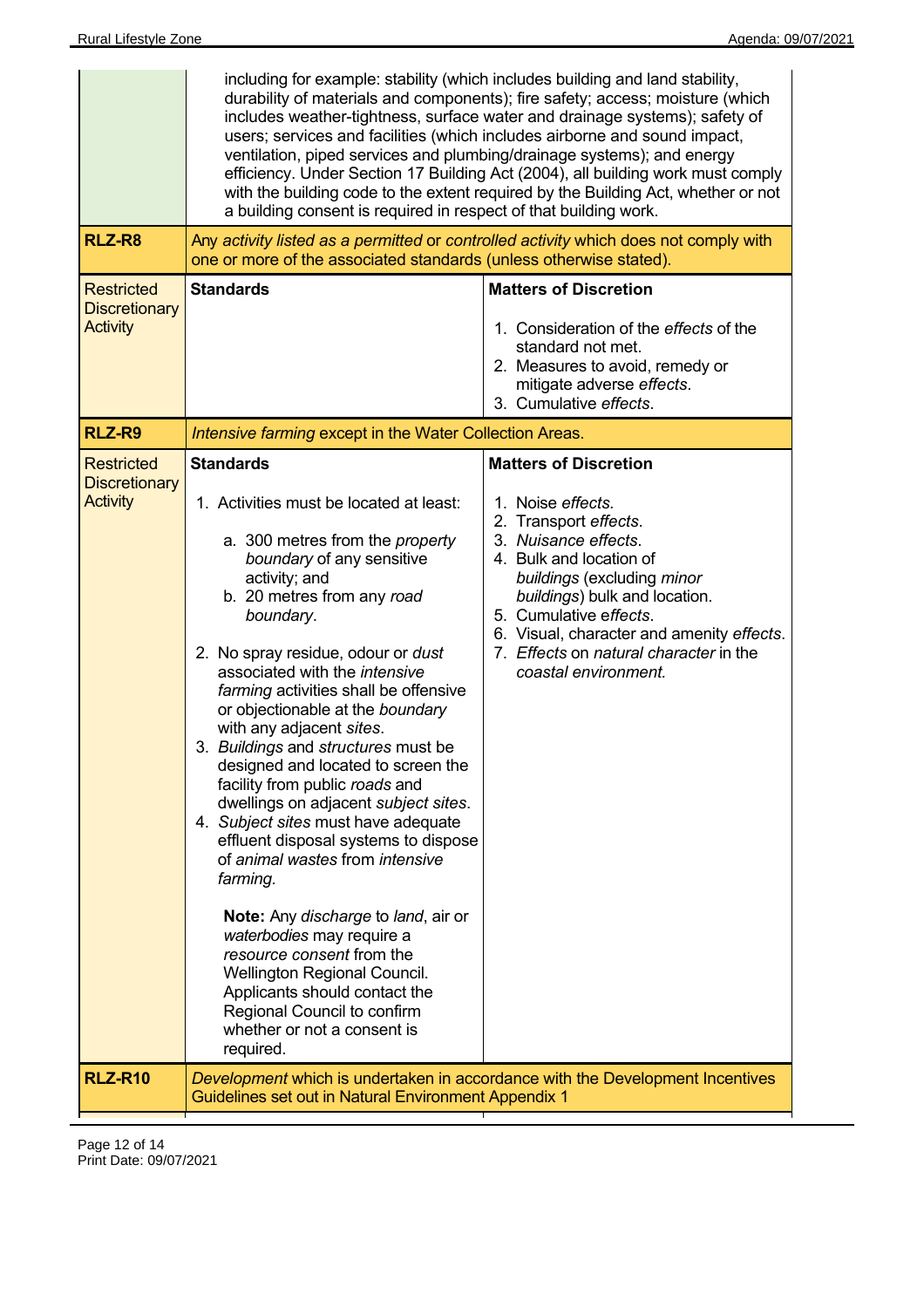| <b>Restricted</b><br><b>Discretionary</b><br><b>Activity</b> | <b>Standards</b><br>1. The amount of <i>development</i><br>proposed must not exceed or<br>proceed earlier than the stipulations<br>in the guideline.<br><b>Note:</b> For subdivision which is<br>undertaken in accordance with the<br>Development Incentives Guidelines,<br>see SUB-RUR-53. | <b>Matters of Discretion</b><br>1. The scale of biodiversity and energy<br>benefits created by the proposal.<br>2. Layout, size, design and location of<br>proposed building and structures.<br>3. Visual, character and amenity effects.<br>4. Ecological or biodiversity effects.<br>5. Traffic effects.<br>6. Proposed mitigation, remediation or<br>ongoing management measures.<br>7. Effect on natural character values.<br>8. Cumulative effects.<br>9. The degree of compliance with the<br>Kāpiti Coast District Council<br>Subdivision and Development<br>Principles and Requirements 2012.<br>10. The imposition of financial<br>contributions in accordance with the<br>Financial Contributions chapter.<br>11. Vehicle access points onto legal road<br>including the State Highway Network<br>and any effects on the transport<br>network.<br>12. The location of any building area<br>relative to natural hazards, historic<br>heritage features, outstanding natural<br>features and landscapes, ecological<br>sites, geological features.<br>13. The provision of walking, cycle |
|--------------------------------------------------------------|---------------------------------------------------------------------------------------------------------------------------------------------------------------------------------------------------------------------------------------------------------------------------------------------|---------------------------------------------------------------------------------------------------------------------------------------------------------------------------------------------------------------------------------------------------------------------------------------------------------------------------------------------------------------------------------------------------------------------------------------------------------------------------------------------------------------------------------------------------------------------------------------------------------------------------------------------------------------------------------------------------------------------------------------------------------------------------------------------------------------------------------------------------------------------------------------------------------------------------------------------------------------------------------------------------------------------------------------------------------------------------------------------------|
| <b>RLZ-R11</b>                                               | comply with one or more of the associated standards.                                                                                                                                                                                                                                        | pathways and bridleways.<br>Any activity listed as a restricted discretionary activity in this chapter that does not                                                                                                                                                                                                                                                                                                                                                                                                                                                                                                                                                                                                                                                                                                                                                                                                                                                                                                                                                                              |
| <b>Discretionary</b><br>Activity                             |                                                                                                                                                                                                                                                                                             |                                                                                                                                                                                                                                                                                                                                                                                                                                                                                                                                                                                                                                                                                                                                                                                                                                                                                                                                                                                                                                                                                                   |
| <b>RLZ-R12</b>                                               | New roadside stalls/retail outlets fronting State Highway 1 or roads where traffic<br>volumes exceed 10,000 vpd.                                                                                                                                                                            |                                                                                                                                                                                                                                                                                                                                                                                                                                                                                                                                                                                                                                                                                                                                                                                                                                                                                                                                                                                                                                                                                                   |
| Non-<br>Complying<br>Activity                                |                                                                                                                                                                                                                                                                                             |                                                                                                                                                                                                                                                                                                                                                                                                                                                                                                                                                                                                                                                                                                                                                                                                                                                                                                                                                                                                                                                                                                   |
| <b>RLZ-R13</b>                                               | Commercial helicopter operations.                                                                                                                                                                                                                                                           |                                                                                                                                                                                                                                                                                                                                                                                                                                                                                                                                                                                                                                                                                                                                                                                                                                                                                                                                                                                                                                                                                                   |
| Non-<br>Complying<br>Activity                                |                                                                                                                                                                                                                                                                                             |                                                                                                                                                                                                                                                                                                                                                                                                                                                                                                                                                                                                                                                                                                                                                                                                                                                                                                                                                                                                                                                                                                   |
| <b>RLZ-R14</b><br>Non-                                       | not temporary residential accommodation) units on any allotment.<br><b>Measurement Criteria</b><br>The number of residential units must be determined using the residential unit<br>measurement criteria.                                                                                   | Second or subsequent residential units (excluding visitor accommodation which is                                                                                                                                                                                                                                                                                                                                                                                                                                                                                                                                                                                                                                                                                                                                                                                                                                                                                                                                                                                                                  |
|                                                              |                                                                                                                                                                                                                                                                                             |                                                                                                                                                                                                                                                                                                                                                                                                                                                                                                                                                                                                                                                                                                                                                                                                                                                                                                                                                                                                                                                                                                   |